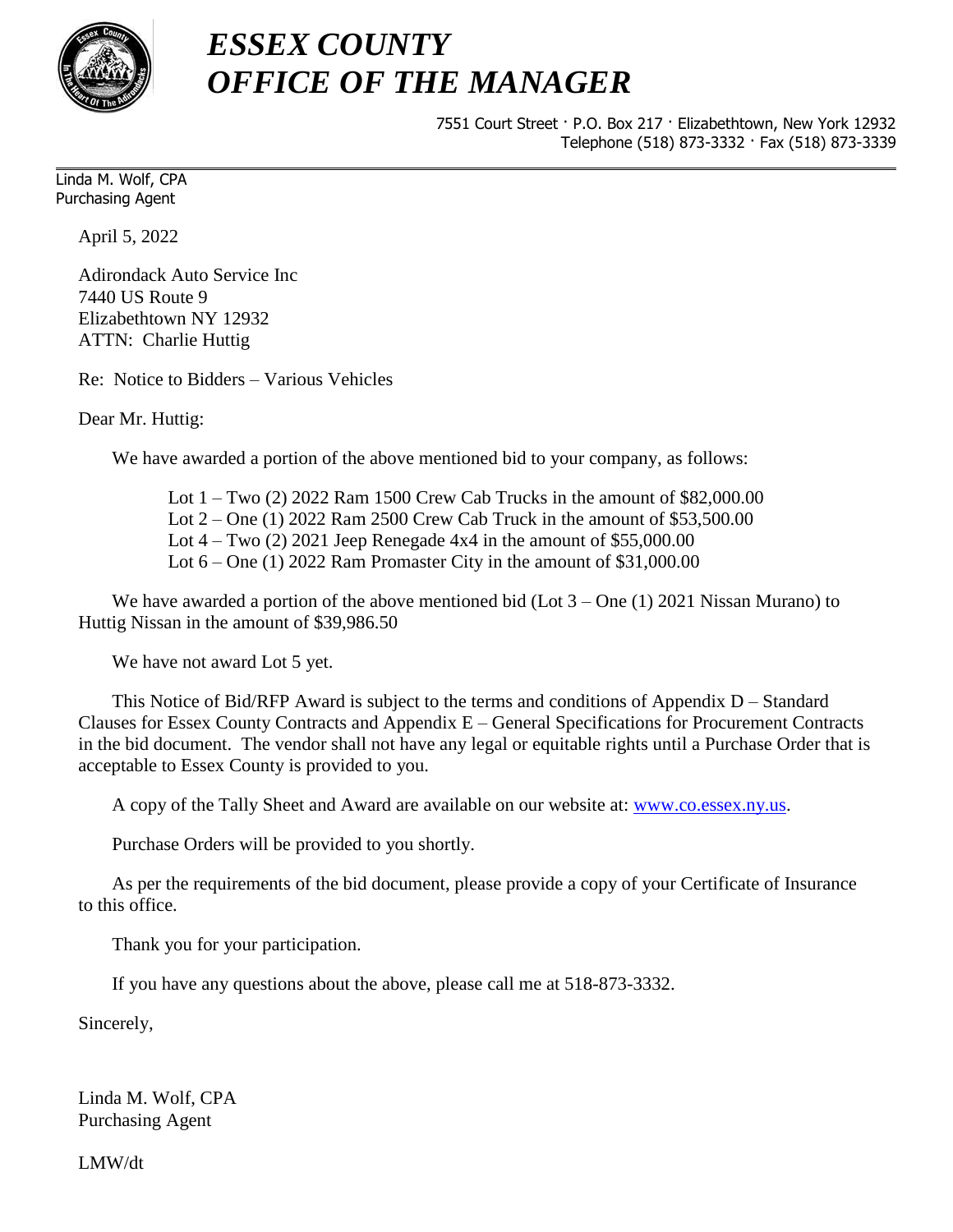

## *ESSEX COUNTY OFFICE OF THE MANAGER*

7551 Court Street · P.O. Box 217 · Elizabethtown, New York 12932 Telephone (518) 873-3332 · Fax (518) 873-3339

Linda M. Wolf, CPA Purchasing Agent

April 5, 2022

Huttig Nissan 822 Route 3 Plattsburgh NY 12901 ATTN: Jason Mull

Re: Notice to Bidders – Various Vehicles

Dear Mr. Mull:

We have awarded a portion of the above mentioned bid to your company (Lot  $3 -$ One (1) 2021 Nissan Murano) in the amount of \$39,986.50

We have awarded a portion of the above mentioned bid to Adirondack Auto Service Inc, as follows:

Lot 1 – Two (2) 2022 Ram 1500 Crew Cab Trucks in the amount of \$82,000.00 Lot 2 – One (1) 2022 Ram 2500 Crew Cab Truck in the amount of \$53,500.00 Lot  $4 - Two$  (2) 2021 Jeep Renegade  $4x4$  in the amount of \$55,000.00 Lot  $6 -$ One  $(1)$  2022 Ram Promaster City in the amount of \$31,000.00

We have not award Lot 5 yet.

This Notice of Bid/RFP Award is subject to the terms and conditions of Appendix D – Standard Clauses for Essex County Contracts and Appendix E – General Specifications for Procurement Contracts in the bid document. The vendor shall not have any legal or equitable rights until a Purchase Order that is acceptable to Essex County is provided to you.

A copy of the Tally Sheet and Award are available on our website at: [www.co.essex.ny.us.](http://www.co.essex.ny.us/)

A Purchase Order will be provided to you shortly.

As per the requirements of the bid document, please provide a copy of your Certificate of Insurance to this office.

Thank you for your participation.

If you have any questions about the above, please call me at 518-873-3332.

Sincerely,

Linda M. Wolf, CPA Purchasing Agent

LMW/dt